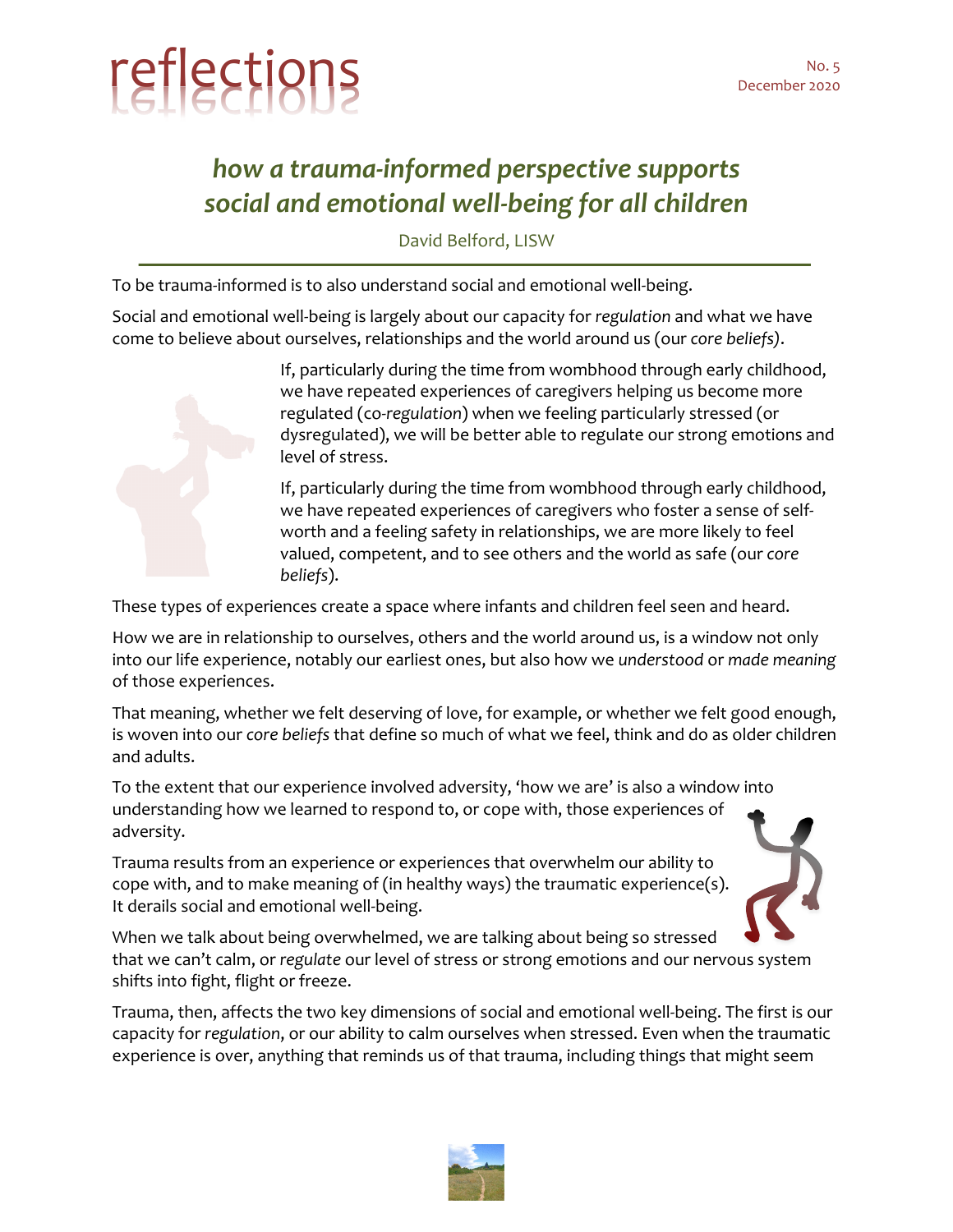inconsequential, can be potential triggers that can easily dysregulate us (it can feel like being back in the traumatic experience).

The second is the manner in which the trauma, our response at the time, and the way in which we made meaning of the experience, impacts our *core beliefs* about our self-worth, sense of safety, and how competent we feel.

Our capacity for regulation and our core beliefs further affect our capacity and desire to learn and explore, develop lasting and connected relationships, and to find meaning in our lives.

So, to be trauma-informed means that we understand:

- $\triangle$  what trauma is (including an understanding of the role of trauma triggers or reminders)
- $\triangle$  how widespread trauma is
- $\triangle$  the way trauma can impact how we feel, what we think and how we behave through its impact on our capacity for *regulation* and its impact on our *core beliefs*
- $\triangle$  how to be supportive of people who have had traumatic experiences (trauma-informed practice)

Trauma-informed practice for young children is about using this trauma-informed understanding to support children who have experienced trauma to feel safe, and about:

- $\infty$  seeing all behavior is a form of communication
- ∞ offering repeated *experiences* of connected relationships that are co*regulating* and foster a sense of self-worth, safety and competence (*core beliefs*)
	- ¥ creating a space where children feel *seen* and *heard*
	- $\infty$  taking care not to compare, judge, minimize or negate anyone's experience
- $\infty$  noticing, being thoughtful about, and minimizing potential trauma reminders (triggers) that lead to dysregulation and acting out or acting in (fight, flight or freeze) behaviors

At the root of trauma-informed practice is our willingness to create a space where anyone who has experienced trauma, feels seen and heard. Yet we may want to consider adopting a traumainformed perspective as a way of being in all of our work with infants, young children and families, and even all of our relationships.

"All our relationships" because at least two thirds of children have had at least one traumatic experience by the time they are 16 years old, and we don't always know what the child or adult in front of us has experienced.

"All our relationships" because everyone deserves to be seen and heard.

None of this is to negate or minimize anyone's experience of trauma, or challenges they may confront as a result of trauma.